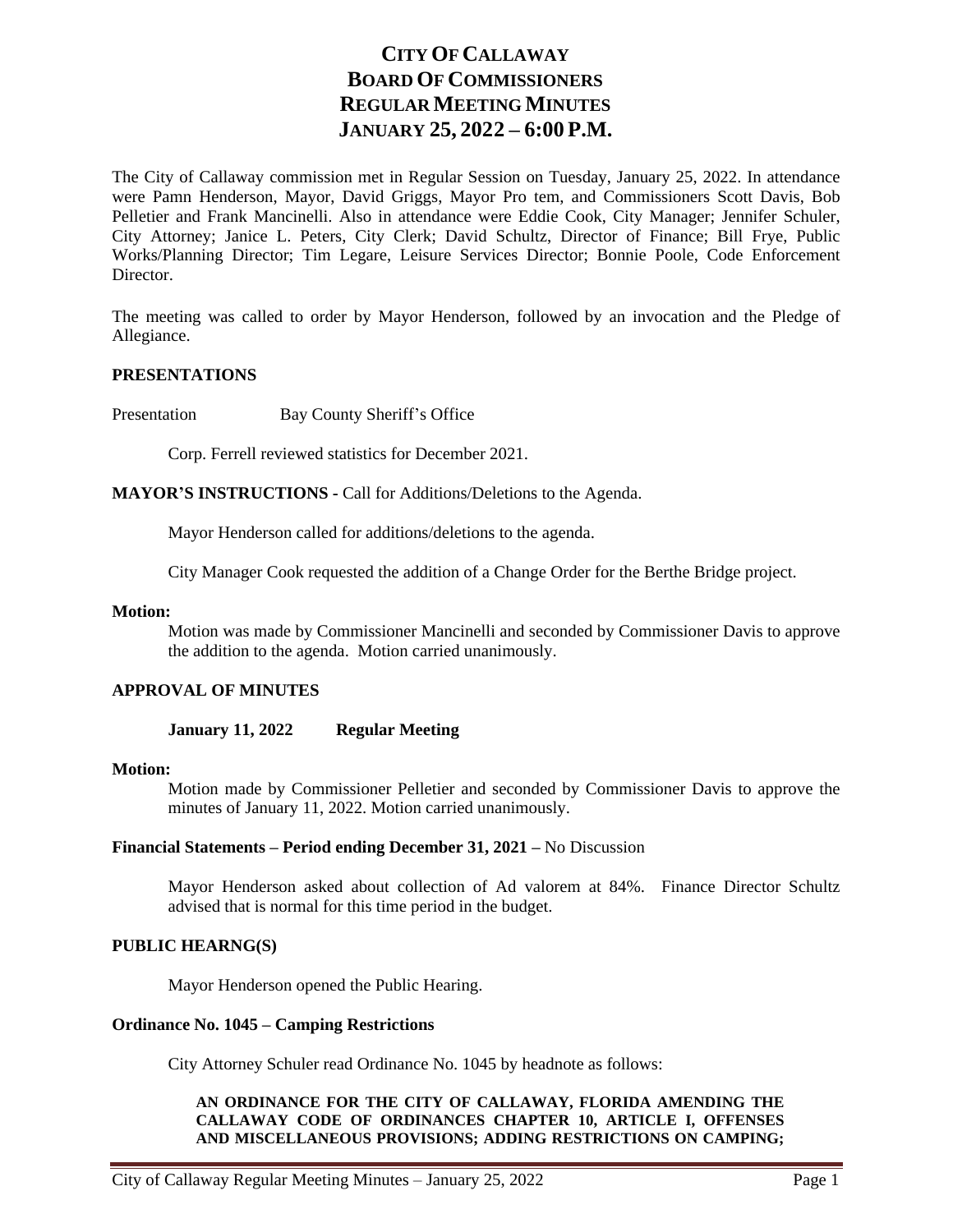#### **INCLUDING DEFINITIONS AND PENALTIES; REPEALING ORDINANCES OR PARTS OF ORDINANCES IN CONFLICT HEREWITH; PROVIDING FOR SEVERABILITY AND PROVIDING AN EFFECTIVE DATE.**

City Manager Cook briefly reviewed.

Mayor Henderson asked for Public Participation; there was none.

#### **Motion:**

Motion made by Commissioner Pelletier and seconded by Commissioner Mancinelli for approval of the final reading of Ordinance No. 1045. Motion carried unanimously upon roll-call vote.

### **Ordinance No. 1046 – Redistricting of Callaway Wards**

City Attorney Schuler read Ordinance No. 1046 by headnote as follows:

**AN ORDINANCE OF THE CITY COMMISSION OF THE CITY OF CALLAWAY, FLORIDA AMENDING SECTION 6-22 OF THE CALLAWAY CODE OF ORDINANCES; REDEFINING THE BOUNDARY LINES OF THE WARDS IN THE CITY OF CALLAWAY; REPEALING ORDINANCES IN CONFLICT HEREWITH; PROVIDING FOR SEVERABILITY; AND PROVIDING AN EFFECTIVE DATE.**

City Manager Cook advised no comments or concerns have been received.

Mayor Henderson asked for Public Participation; there was none.

#### **Motion:**

Motion made by Commissioner Mancinelli and seconded by Commissioner Pelletier for approval of the final reading of Ordinance No. 1046. Motion carried unanimously upon roll-call vote.

### **Resolution No. 22-02 – First Quarter Budget Amendments**

City Attorney Schuler read Resolution 22-02 by headnote as follows:

#### **A RESOLUTION OF THE CITY OF CALLAWAY OF BAY COUNTY, FLORIDA, AMENDING THE FINAL BUDGET FOR FISCAL YEAR 2021/22 AND PROVIDING AN EFFECTIVE DATE.**

City Manager Cook advised the amendments have previously been approved by Commission.

Finance Director Schultz advised the bulk of the money is coming from Reserves.

Fire Chief Joyner advised the City's Fire Department received \$30,000 from Firehouse Subs, which were spent to purchase new Jaws of Life equipment.

Mayor Henderson asked for Public Participation; there was none.

#### **Motion:**

Motion made by Commissioner Griggs and seconded by Commissioner Davis for approval of Resolution No. 22-02. Motion carried unanimously upon roll-call vote

Mayor Henderson closed the Public Hearing.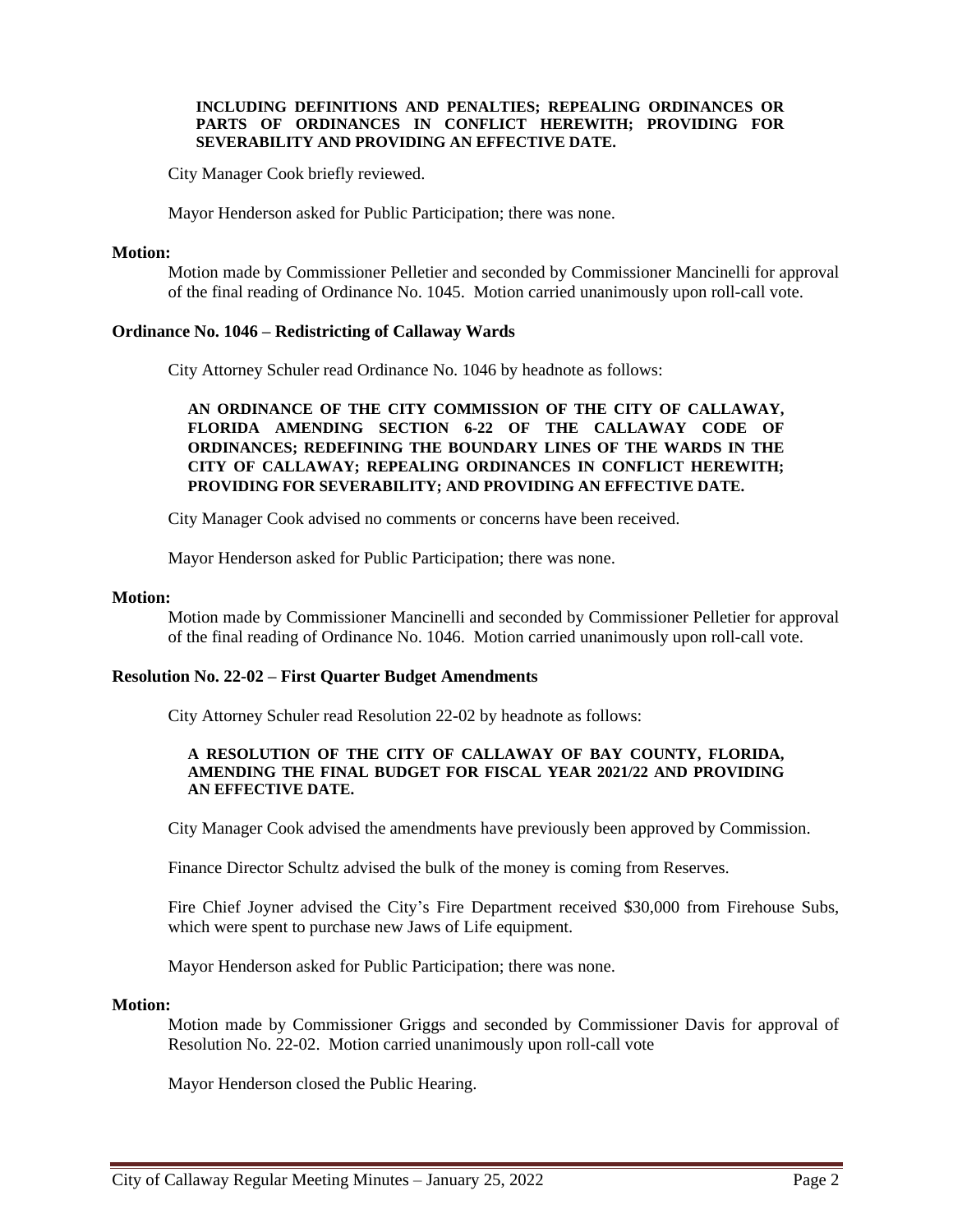### **REGULAR AGENDA**

#### **Ordinance No. 1047 – Small Scale Comprehensive Plan Amendment**

City Attorney Schuler read Ordinance No. 1047 by headnote as follows:

**AN ORDINANCE AMENDING THE COMPREHENSIVE PLAN OF THE CITY OF CALLAWAY, ACTING UPON THE APPLICATION OF CALLAWAY BAYOU LANDING, LLC., DESIGNATING FOR MULTI-FAMILY HIGH DENSITY RESIDENTIAL USE A CERTAIN PARCEL OF LAND LYING WITHIN THE CITY OF CALLAWAY, FLORIDA, CONSISTING OF APPROXIMATELY 6.7 MORE OR LESS ACRES; SAID PARCEL IS LOCATED ON HWY. 22 JUST EAST OF CALLAWAY BAYOU, CALLAWAY, FLORIDA, PARCEL ID 06617-020-000, AS MORE PARTICULARLY DESCRIBED IN THE BODY OF THE ORDINANCE; AMENDING THE CITY'S FUTURE LAND USE MAP FOR MULTI-FAMILY HIGH DENSITY RESIDENTIAL FOR THE PARCEL; REPEALING ORDINANCES OR PARTS OF ORDINANCE IN CONFLICT HEREWITH; AND PROVIDING THAT THIS ORDINANCE SHALL TAKE EFFECT AS PROVIDED BY LAW.**

Director Frye reviewed, advising they are 247 proposed units. Ray Greer reviewed as well, advising they will be similar to D.R. Horton homes. Regarding elevation he advised the elevation is good and no wetlands will be touched. He further commented on the total development plans for the entire property.

Mayor Henderson asked for Public Participation; there was none.

#### **Motion:**

Motion made by Commissioner Griggs and seconded by Commissioner Pelletier, for approval of the first reading of Ordinance No. 1047. Motion carried unanimously upon roll-call vote.

#### **Ordinance No. 1048 – Rezoning of property Hwy. 22 just East of Callaway Bayou**

City Attorney Schuler read Ordinance No. 1048 by headnote as follows:

**AN ORDINANCE REZONING FROM COMMERCIAL TO MULTI-FAMILY HIGH DENSITY RESIDENTIAL THAT CERTAIN PARCEL OF LAND LYING WITHIN THE CITY OF CALLAWAY, FLORIDA, CONTAINING APPROXIMATELY 6.7 ACRES; LOCATED ON HWY. 22 JUST EAST OF CALLAWAY BAYOU; PARCEL ID 06617-020- 000; ALL AS MORE PARTICULARLY DESCRIBED IN THE BODY OF THE ORDINANCE; REPEALING ALL ORDINANCES OR PARTS OF ORDINANCES IN CONFLICT HEREWITH; AND PROVIDING THAT THIS ORDINANCE SHALL TAKE EFFECT IMMEDIATELY UPON ITS PASSAGE.**

Director Frye advised this is the rezoning of the same property in the previous item.

Mayor Henderson asked for Public Participation; there was none.

#### **Motion:**

Motion made by Commissioner Mancinelli and seconded by Commissioner Davis, for approval of the first reading of Ordinance No. 1048. Motion carried unanimously upon roll-call vote.

#### **Release of Easement – Partial Release – Slim Chickens**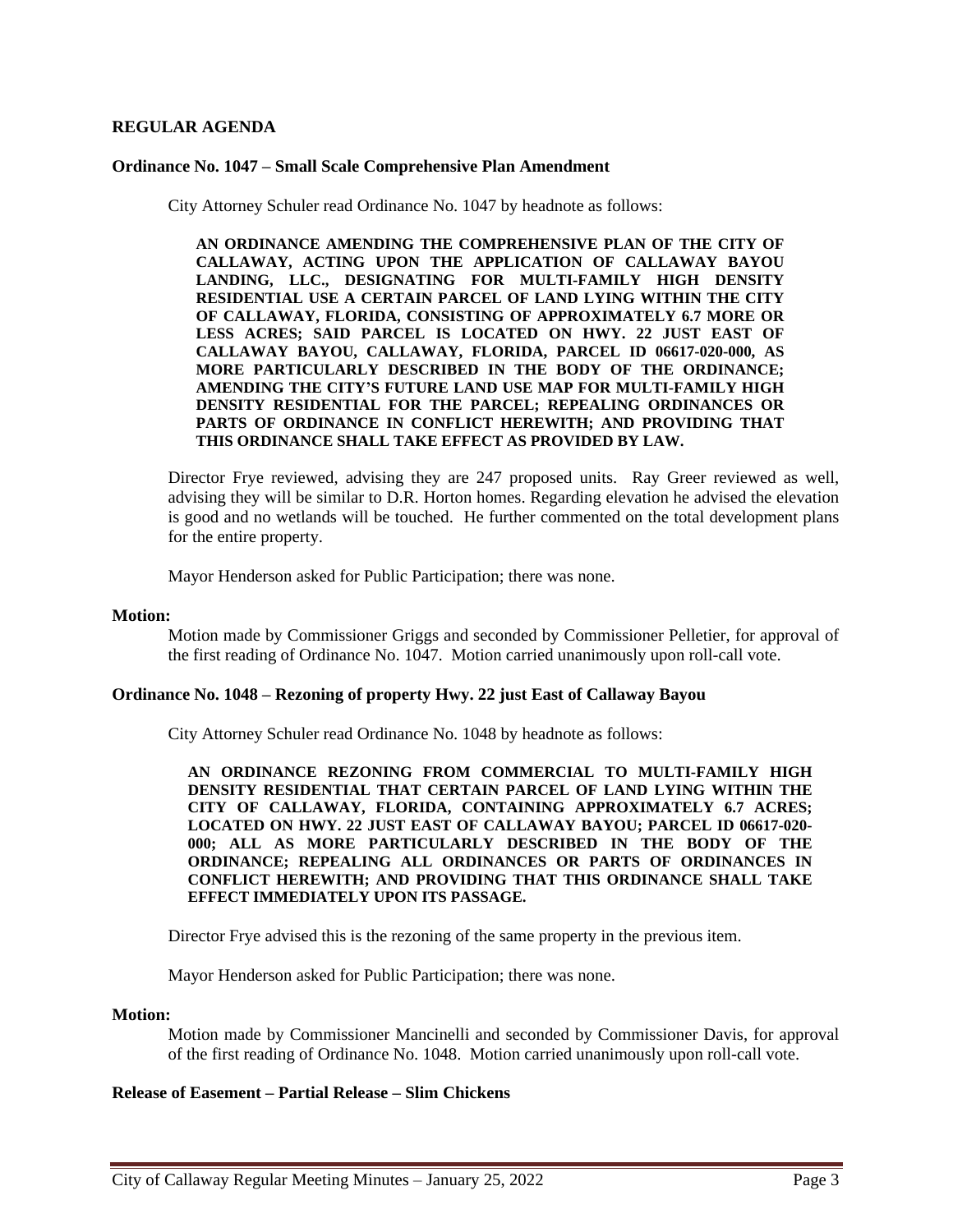Director Frye advised FDOT is requiring Slim Chickens to put in a North bound right turn lane. The 20 wide section of easement is needed for the Right-of-Way of this turn lane. The Public Works Department has determined that the city has no utilities or infrastructure on the portion to be abandoned. Brief discussion ensued.

Mayor Henderson asked for Public Participation; there was none.

#### **Motion:**

Motion made by Commissioner Griggs and seconded by Commissioner Mancinelli for approval of Partial Release of Easement to Slim Chickens. Motion carried unanimously.

#### **Platt-Lois & Fox-Right-of-Way/Easement Construction Agreement**

Director Frye advised that William Platt, owner of the property located at Lois Street & N. Fox Avenue has applied for a Right-of-Way/Easement Construction Agreement with the City to construct a driveway down a city owned storm water easement to his property. He added that this is the only way Mr. Platt has to access his property, which is landlocked. Discussion ensued.

Commissioner Pelletier tabled the item until the next meeting on February 8, 2022, pending additional stipulations.

#### **Hartzog-7225 Cherry – License & Indemnification Agreement/Utility Easement**

Director Frye advised that Mr. Al Hartzog is the owner of the property at 7225 Cherry Street where the City of Callaway has a storm water culvert pipe running diagonally across without an easement. In an effort to keep the pipe from cutting through the middle of the property, the City will acquire an easement from the west side of the property where the storm water enters the property straight to Cherry Street. Once new pipe system is installed, the city will remove the old rusted out pipe and backfill the ditch left behind. In return for Mr. Hartzog giving the City the new easement, the City will remove the old white house from the property by way of a controlled burn/training exercise for the Fire Department.

Mayor Henderson asked for Public Participation; there was none.

#### **Motion:**

Motion made by Commissioner Mancinelli and seconded by Commissioner Pelletier for approval of Hartzog License & Indemnification Agreement/Utility Easement. Motion carried unanimously.

### **Planning Board – Vice-Chair Ratification**

City Clerk Peters advised that every two years the current Vice-Chairman of the Planning Board assumes the role of Chairman and a new Vice-Chairman is nominated. It is the responsibility of the City Commission, to ratify that nomination, although the Planning Board must nominate a board member to recommend to the Commission. Nomination was made to appoint Tony Roman as the next Vice-Chairman.

City Clerk Peters added that Bob Bell assumed the position of Chairman.

Mayor Henderson asked for Public Participation; there was none.

### **Motion:**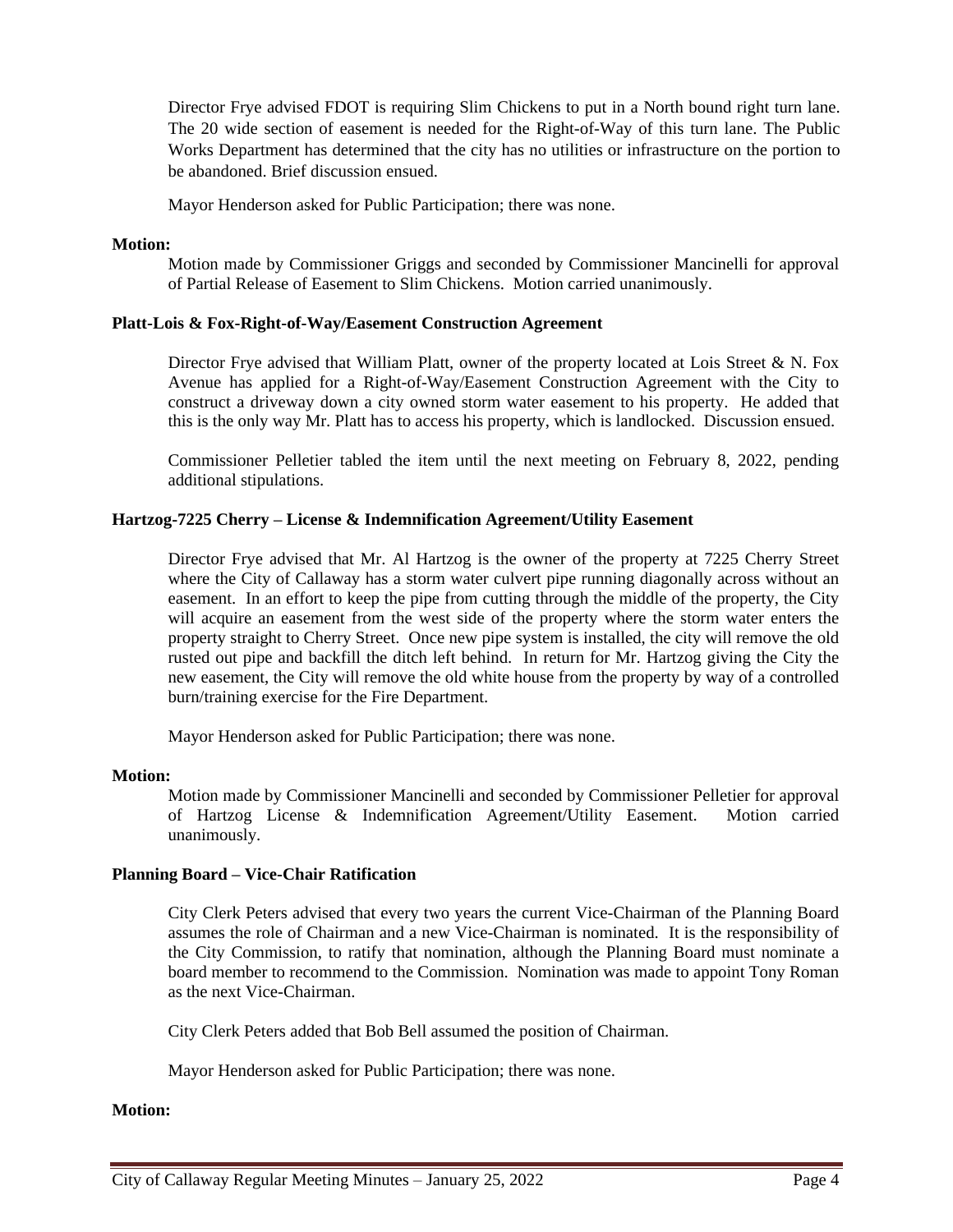Motion made by Commissioner Mancinelli and seconded by Commissioner Pelletier for ratification of the appointment of Tony Roman of the Planning Board. Motion carried unanimously.

### **Development Order – Approval of Renewal/Extension – Storage Depot**

City Manager Cook advised the original Development Order was approved by the City Commission on January 13, 2020. The developer, Mr. Jeremy Odom has put off construction with no intentions of abandoning the project. Mr. Odom plans to begin construction around the end of March this year.

Mayor Henderson asked for Public Participation; there was none.

#### **Motion:**

Motion made by Commissioner Davis and seconded by Commissioner Griggs for approval of Renewal/Extension-Storage Depot. Motion carried unanimously.

#### **Berthe Bridge Replacement Change Order and Baskerville-Donovan Contract Modification**

City Manager Cook advised FDOT has been reviewing the engineering for the Berthe Bridge replacement. The original FEMA specifications were for a bridge replacement with our current standard of 50 years. While this is not on an FDOT road, it is partially funded through the state. They are requiring a 75-year life span for the new structure. This can be achieved by either increasing the base footing from 18" to 24" which would require additional engineering or replacing all internal structures with stainless steel. Cost analysis of the two options show the increasing the footer will be a significant cost savings compared to using stainless steel. This change order covers the additional engineering that will be required to increase the footer size to 24" and meet the 75-year bridge life span.

Baskerville-Donovan is the engineer of record and is requesting a Contract Modification in the amount of \$15,000 to cover additional labor hours necessary to alter the original Scope of Work design and resubmittal of the updated 100% Construction Plans.

Mayor Henderson asked for Public Participation; there was none.

#### **Motion:**

Motion made by Commissioner Mancinelli and seconded by Commissioner Griggs for approval. Motion carried unanimously.

### **COMMISSION/STAFF COMMENTS**

#### **Frank Mancinelli, Commissioner Ward IV**

#### Fox Lake Cleanup

Commissioner Mancinelli advised he is pleased with the progress on Fox Lake cleanup and asked if there are plans to cleanup Baby Bayou. City Manager Cook advised he is looking into the issue.

### **Bob Pelletier, Commissioner Ward III**

#### Aldi Property

Commissioner Pelletier inquired about the cleanup of the property and the start of the project. City Manager Cook advised an NOV will be issued by Code Enforcement tomorrow.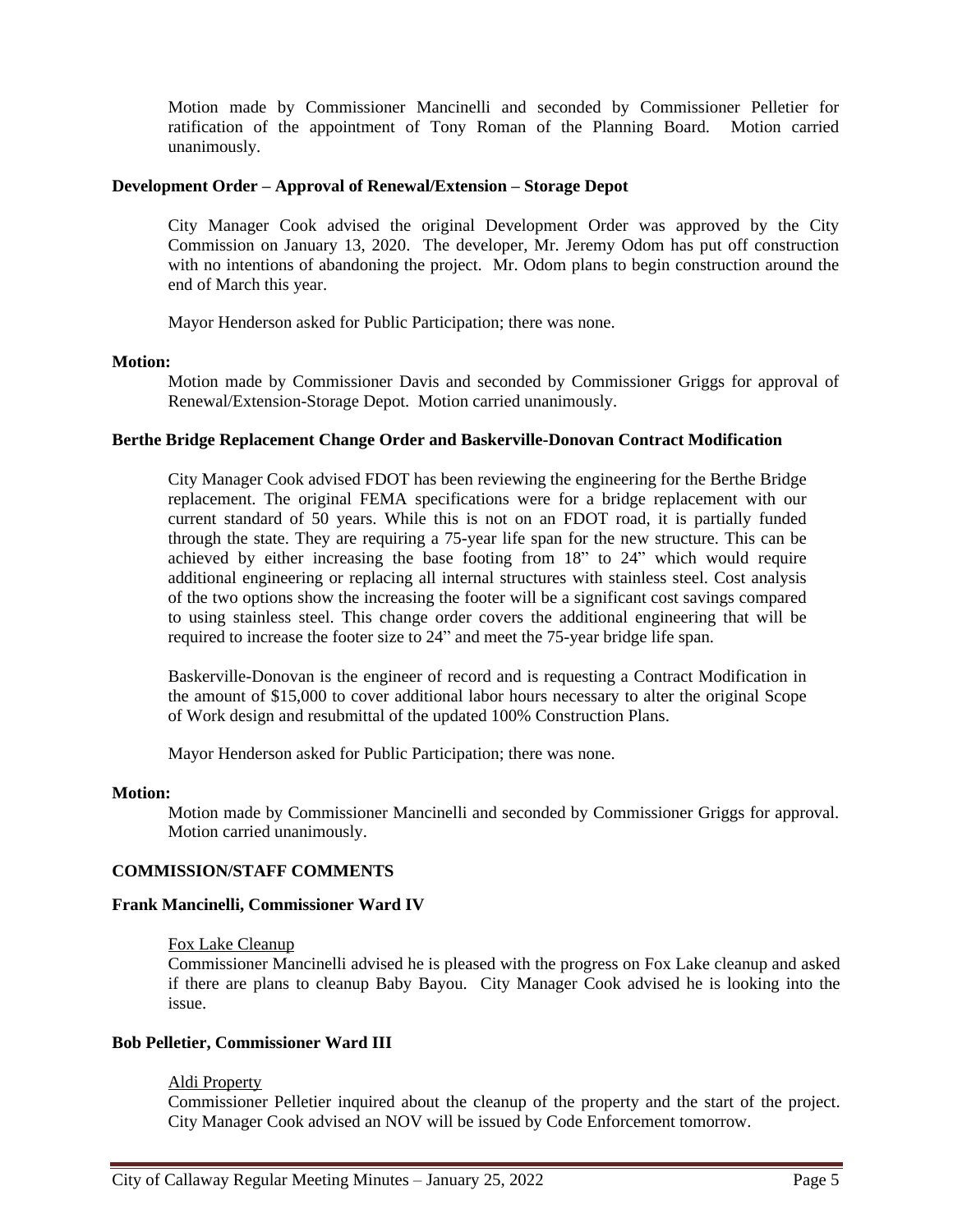### **David Griggs, Commissioner Ward II**

### Property Demos

Commissioner Griggs asked how many demo properties are left. Director Poole advised 16. Fox One-way Street to Lois

Commissioner Griggs asked if the street could be changed to a two-way. Director Frye addressed the subject and did not see a problem with making it a two-way street. The City Attorney will look into the matter.

Code Enforcement He commented on unregistered vehicles.

#### **Scott Davis, Commissioner Ward I**

Derelict Property on Lois 5808 Lois is on the demo list according to Director Poole, along with 3 others.

#### Beacon Point Shopping Center

City Manager Cook advised environmental studies are being done and the state is finalizing the process on their end.

### **Janice Peters, City Clerk**

#### CDBG Applications

City Clerk Peters advised that CDBG Applications are still being received by the City and applications are available at City Hall.

### **Eddie Cook, City Manager**

City Manager Cook reviewed updates of the following:

- $\bullet$  HMGP Grants 6 projects
- Gore Park
- Work Order Software has been implemented
- Pole Barns are in permitting
- BRR Sidewalk beginning next week
- Roundabout Appraisal has been ordered

### **PUBLIC PARTICIPATION**

Mayor Henderson asked for Public Participation;

David Raggio, 619 S. Berthe, commented on the view and safety of the water in Baby Bayou, which is behind his home, as well as the Fox Lake cleanup.

Don Hennings, 431 Tanya Pass, commented on the Façade Grant and recommended the residents of Cherry Street be notified individually.

#### **ANNOUNCEMENTS**

Mayor Henderson read the announcements as follows: